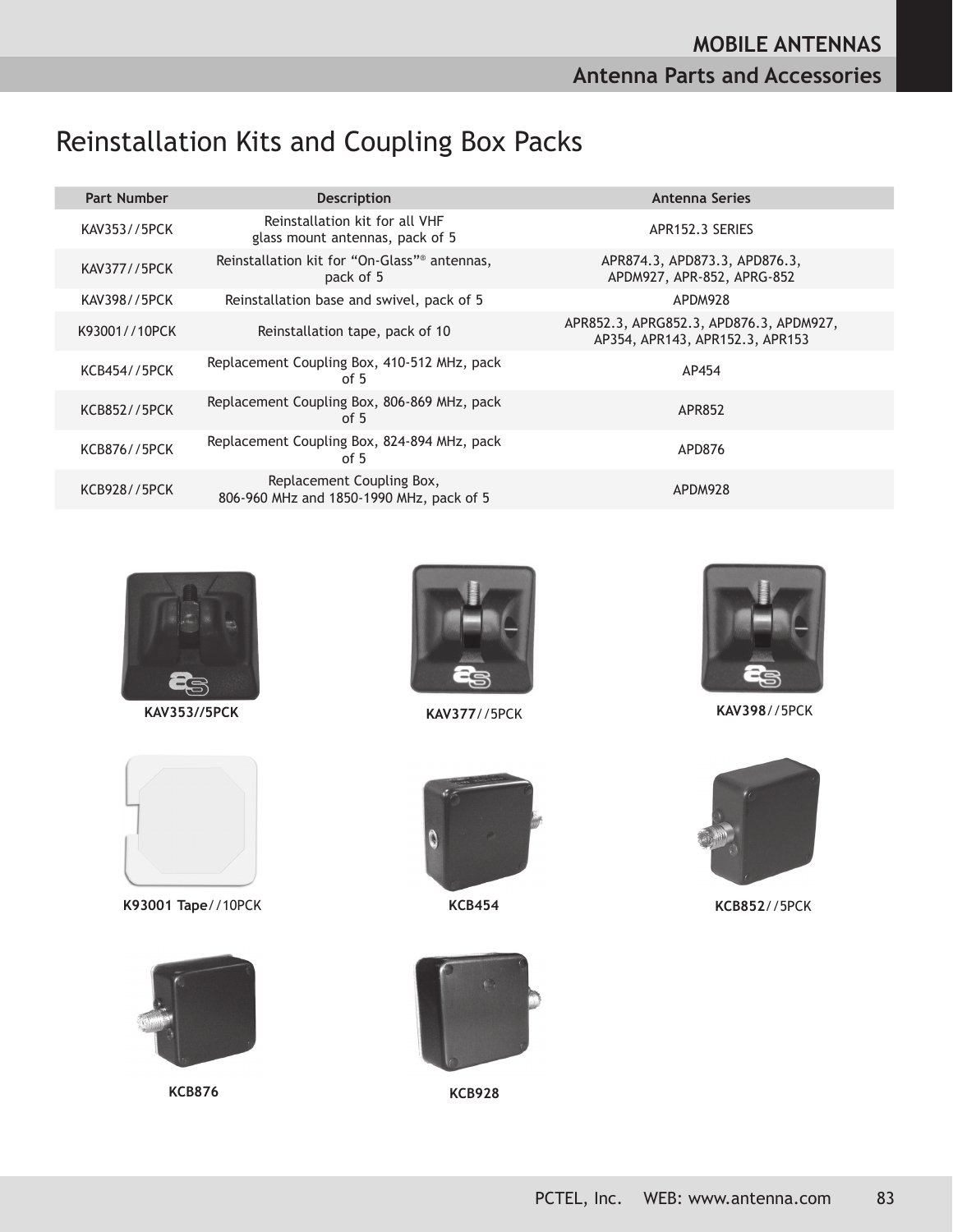# "On-Glass"® Whips and Adapters, Packs of 5 units

#### **"On-Glass"® Replacement Whips**

| <b>Model Series</b> | <b>Part Number</b>        | Whip Style | Frequency       |
|---------------------|---------------------------|------------|-----------------|
| APR852              | KR852Z//5PCK              | А          | 806-869 MHz     |
| APDM928             | KDM928Z//5PCK             | B          | <i>iDEN/PCS</i> |
| APD876.3            | KD876Z//5PCK              |            | Cellular        |
| APR153              | KAVR153Z (sold as a unit) | D          | 150-174 MHz     |
| APDM928.1           | KDM928.1Z//5PCK           | E          | <i>iDEN/PCS</i> |
| AP454.3             | K454.3Z//5PCK             | F          | 410-512 MHz     |

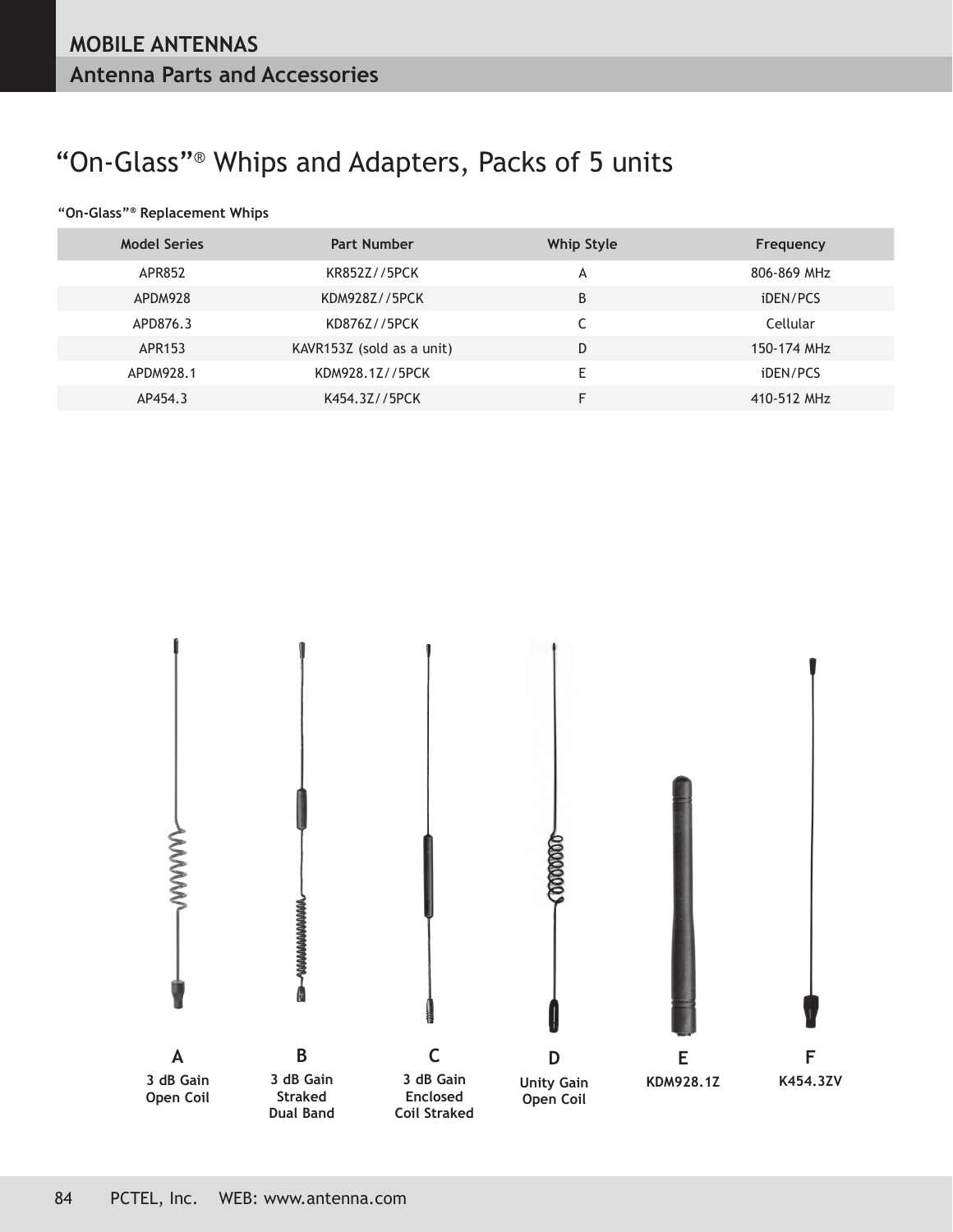### Mobile Shock Springs, Antenna Springs and Coils

#### **Mobile Shock Springs**

| <b>Mobile Shock Springs</b> |                                                                                                                                                                                  |                                     |           |              |              |
|-----------------------------|----------------------------------------------------------------------------------------------------------------------------------------------------------------------------------|-------------------------------------|-----------|--------------|--------------|
| Model                       | <b>Description</b>                                                                                                                                                               |                                     |           |              |              |
| MAXS//5PCK                  | 5/16-24, Max base spring, chrome, pack of five                                                                                                                                   |                                     |           |              |              |
| <b>MQS</b>                  | Shock spring for MLB3001                                                                                                                                                         |                                     |           |              |              |
| MS//5PCK                    | Chrome coil spring, pack of five                                                                                                                                                 |                                     |           |              |              |
|                             | Mobile Antenna Springs and Coils for Antenna Specialists®                                                                                                                        |                                     | <b>MS</b> | <b>MAXS</b>  | <b>MQS</b>   |
| <b>Part Number</b>          | <b>Description</b>                                                                                                                                                               | Antenna<br><b>Series</b>            |           |              |              |
| K223//5PCK                  | Replacement spring with 1/4"-20 female bottom<br>thread. Accepts 0.125" diameter whips, pack of five                                                                             | ASPR7495                            |           |              |              |
| <b>KR723//5PCK</b>          | DURA-FLEX <sup>®</sup> noiseless elastomer spring for UHF low<br>profile gain antennas with 1/4"-20 female bottom<br>thread. Accepts 0.125" diameter whips, pack of five         | UHF low<br>profile gain<br>antennas |           |              |              |
| <b>KR726//5PCK</b>          | DURA-FLEX <sup>®</sup> noiseless elastomer replacement spring for<br>VHF, low profile antennas with 1/4"-20 female bottom<br>thread. Accepts 0.100" diameter whips, pack of five | ASP7455,<br>ASPH7455,<br>ASP7795    | K223      | <b>KR723</b> | <b>KR726</b> |